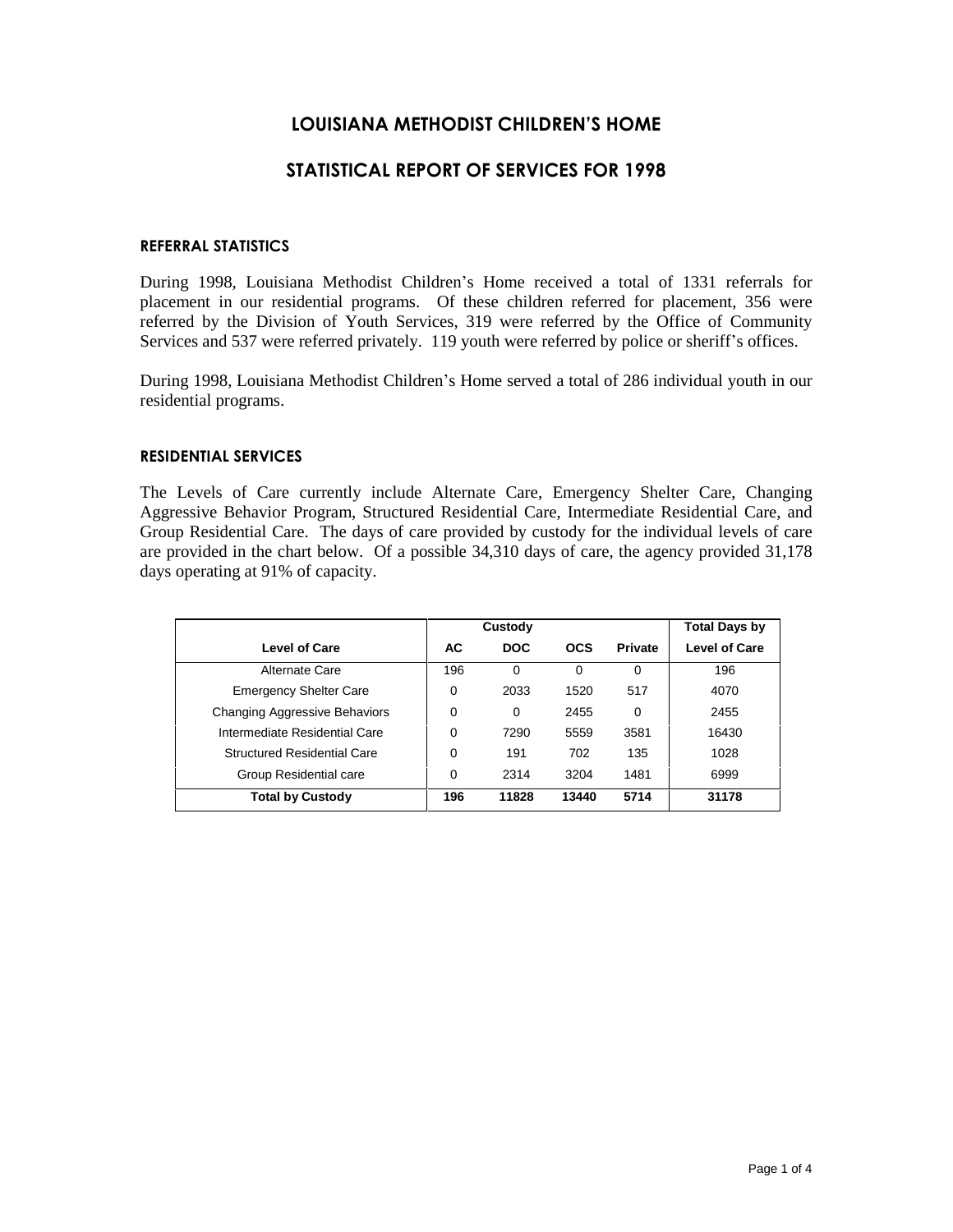Statistics related to the custody, race and gender of our residents is provided below:

|               | <b>Black</b> |      | White  |       | Other |        |       | <b>TOTAL</b> |        |       |      |        |
|---------------|--------------|------|--------|-------|-------|--------|-------|--------------|--------|-------|------|--------|
| Custody       | Total        | Male | Female | Total | Male  | Female | Total | Male         | Female | Total | Male | Female |
| АC            | 9            |      | 5      | 10    |       | 6      | O     |              |        | 19    | 8    | 11     |
| <b>DOC</b>    | 29           | 15   | 14     | 39    | 21    | 18     |       | 0            |        | 69    | 36   | 33     |
| <b>OCS</b>    | 36           | 14   | 22     | 31    | 16    | 15     |       |              |        | 68    | 31   | 37     |
| PRI           | 3            |      | 2      | 34    | 14    | 20     | 0     | 0            | 0      | 37    | 15   | 22     |
| <b>TOTALS</b> | 77           | 34   | 43     | 114   | 55    | 59     | ◠     |              |        | 193   | 90   | 103    |

### **INDIVIDUALS BY RACE, GENDER AND CUSTODY**

#### **LEVEL OF CARE PLACEMENTS BY RACE, GENDER AND CUSTODY**

|               | White<br><b>Black</b> |      |        | Other |      |        | <b>TOTAL</b> |      |        |       |      |        |
|---------------|-----------------------|------|--------|-------|------|--------|--------------|------|--------|-------|------|--------|
| Custody       | Total                 | Male | Female | Total | Male | Female | Total        | Male | Female | Total | Male | Female |
| АC            | 18                    | 6    | 12     | 19    |      | 12     |              |      |        | 37    | 13   | 24     |
| <b>DOC</b>    | 79                    | 40   | 39     | 82    | 42   | 40     |              |      |        | 162   | 82   | 80     |
| <b>OCS</b>    | 90                    | 31   | 59     | 72    | 32   | 40     |              |      | 0      | 163   | 64   | 99     |
| PRI           | 6                     |      | 4      | 79    | 23   | 56     | 0            | 0    | 0      | 85    | 25   | 60     |
| <b>TOTALS</b> | 193                   | 79   | 114    | 252   | 104  | 148    |              |      |        | 447   | 184  | 263    |

#### **Custody by Race**

| Race          | АC   | <b>DOC</b> | <b>OCS</b> | <b>PRI</b> |
|---------------|------|------------|------------|------------|
| <b>Black</b>  | 49%  | 49%        | 55%        | 7%         |
| White         | 51%  | 51%        | 44%        | 93%        |
| Hispanic      | 0%   | 1%         | 1%         | 0%         |
| <b>TOTALS</b> | 100% | 100%       | 100%       | 100%       |

#### **Percent Private/State by Race**

| Race          | <b>PRI</b> | SТ   |  |
|---------------|------------|------|--|
| <b>Black</b>  | 7%         | 52%  |  |
| White         | 93%        | 48%  |  |
| Hispanic      | $0\%$      | 1%   |  |
| <b>TOTALS</b> | 100%       | 100% |  |

#### **Racial Distribution**

| Race         | %     |
|--------------|-------|
| <b>Black</b> | 43%   |
| White        | 56%   |
| Hispanic     | $1\%$ |
| <b>TOTAL</b> | 100%  |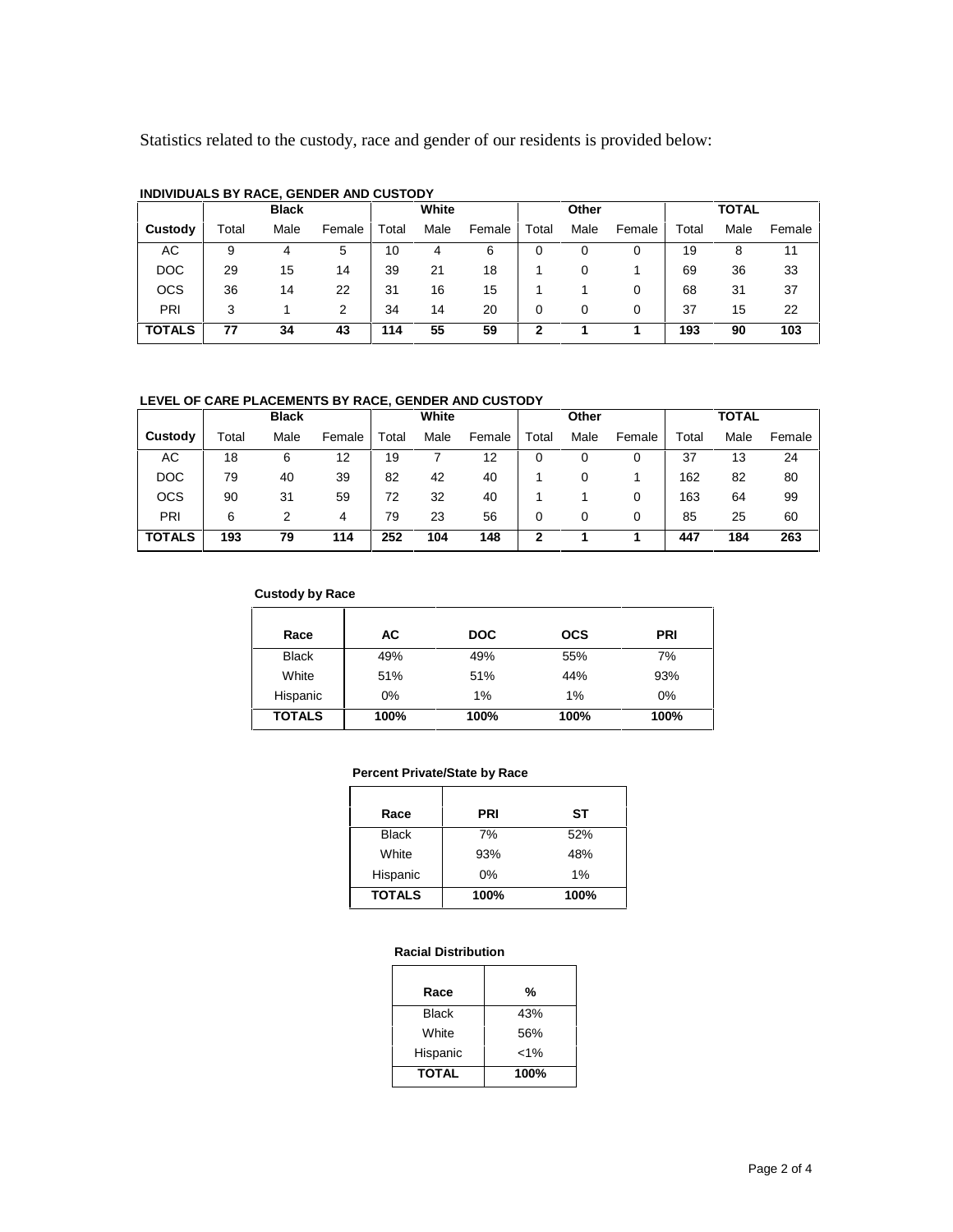# **ADMISSIONS, DISCHARGES, AND LENGTH OF STAY STATISTICS**

Statistics related to the admission and discharge of youth from the different levels of care are presented in the chart below. For purposes of utilization review, these statistics also provide information regarding length of stay by custody and level of care.

| Level of    |            | <b>Continued</b> |            | <b>Continued</b> | Total               | Average    | Range      |
|-------------|------------|------------------|------------|------------------|---------------------|------------|------------|
| Care        | Custody    | <b>From 1997</b> | <b>New</b> | To 1998          | <b>Participants</b> | <b>LOS</b> |            |
| <b>CAB</b>  | <b>OCS</b> | 6                | 8          | 12               | 14                  | 396.09     | 16 to 801  |
| AC          | AC         | 0                | 37         | $\Omega$         | 37                  | 5.27       | 1 to 45    |
| <b>ESC</b>  | DOC        | 5                | 54         | 5                | 59                  | 38.48      | 3 to 160   |
|             | <b>OCS</b> | 5                | 53         | 7                | 58                  | 32.22      | 1 to 136   |
|             | PRI        | 3                | 24         | $\Omega$         | 27                  | 25.46      | 1 to 87    |
| <b>INTM</b> | DOC        | 18               | 47         | 19               | 65                  | 156.91     | 2 to 617   |
|             | <b>OCS</b> | 17               | 38         | 17               | 55                  | 142.02     | 1 to 657   |
|             | PRI        | 13               | 24         | 9                | 37                  | 149.31     | 4 to 541   |
| <b>STRC</b> | DOC        | $\mathbf 0$      | 15         | $\Omega$         | 15                  | 12.72      | 1 to 30    |
|             | <b>OCS</b> | 3                | 18         | $\Omega$         | 21                  | 42.71      | 1 to 232   |
|             | PRI        | $\overline{2}$   | 7          | 0                | 9                   | 26.55      | 5 to 73    |
| <b>GRP</b>  | <b>DOC</b> | 9                | 14         | $\overline{7}$   | 23                  | 209.36     | 2 to 695   |
|             | <b>OCS</b> | 8                | 10         | 10               | 18                  | 346.64     | 22 to 1534 |
|             | PRI        | 3                | 9          | 3                | 12                  | 161.08     | 10 to 367  |

# **INDEPENDENT LIVING**

During 1998, 247 structured classes and seminars were presented to 16-21 year olds. A total of 210 individual youth received services from the Independent Living Program. Children in the care of our agency, other child care agencies and in foster care have attended classes in subjects such as apartment hunting, check writing, banking, nutrition and many other subjects related to living independently. Our staff provide services to a catchment area which covers all of northeast Louisiana, from Lincoln Parish to the Mississippi River.

Each participant in the Independent Living Program receives a pre-test and post-test for independent living skills assessment. During 1998 the average score on pre-tests was 57.8% with the average on post-tests being 73% for a pre-test/post-test average improvement of 8%.

# **FAMILY DEVELOPMENT CENTER**

During 1998, a total of 1,253 individuals were served through the Family Development Center. This is an increase of 24% over the previous year's total of 1010. There were 98 out-patient families yielding a total of 267 individual family members seen in therapy. There were 172 residential clients yielding a total of 336 individual family members seen in therapy. The Family Development Center taught 38 individuals the course *Helping Children Cope with Divorce* and 501 children participated in the psycho-educational component of the Violence Prevention Grant taught in Lincoln Parish schools. 28 families involving 111 individuals participated in court ordered family evaluation services. Family Development Center staff made 2 presentations, *Family Evaluations: An Alternative to Hired Guns* and *Therapists and the Courts: A Proactive*